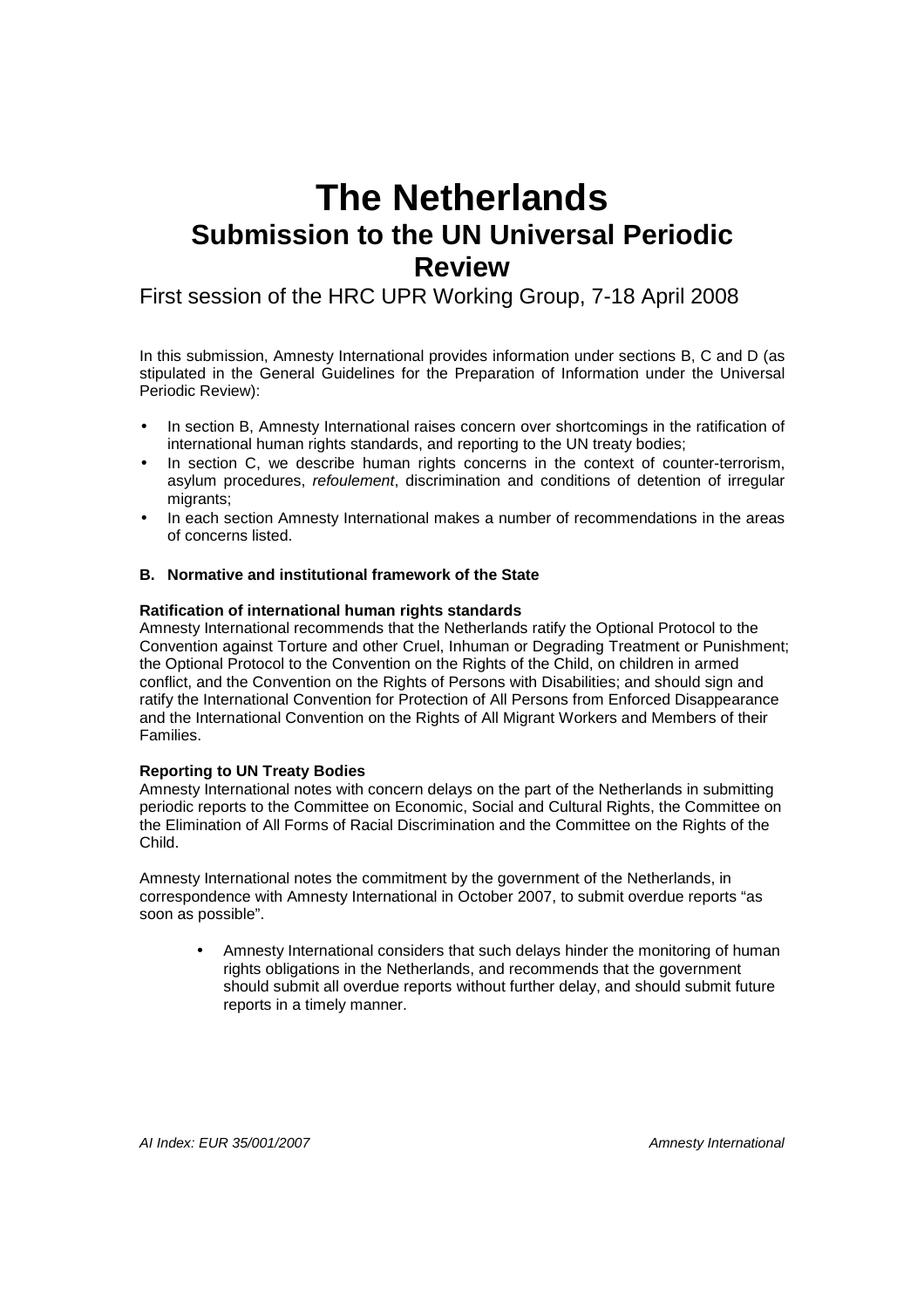The government of the Netherlands does not systematically include in its reports to Treaty Bodies information on the implementation of human rights conventions in the overseas territories of the Kingdom of the Netherlands, namely Aruba and the Netherlands Antilles.

• Amnesty International recommends that the Netherlands should include information on the implementation of human rights conventions in the overseas territories of the Kingdom of the Netherlands in its periodic reports to UN Treaty Bodies.

# **C. Promotion and protection of human rights on the ground**

#### **Counter-terrorism and human rights**

New legislation with the stated aim of countering terrorism came into force in the Netherlands on 1 February 2007. The Act on expanding the scope for investigating and prosecuting terrorist crimes (Wet ter verruiming van de mogelijkheden tot opsporing en vervolging van terroristische misdrijven) provides for an increase in the maximum period of pre-trial detention for people charged with terrorism offences, up to two years. It also allows the prosecution to delay full disclosure of evidence to the person charged for the duration of this further period.

Under the legislation, the detainee would have the right to challenge periodically both the detention and the decision not to disclose evidence.

• Amnesty International is concerned that this legislation may result in trial proceedings which do not meet international human rights standards, and recommends that it should be amended so as to ensure that the right to a fair trial for any individual charged with a terrorism-related offence is fully protected.

#### **Asylum procedure**

In May 2007 the UN Committee against Torture (CAT) recommended that the Netherlands should reconsider its position on the role of medical investigations in the asylum procedure, and should integrate medical reports as part of such a procedure.<sup>1</sup>

Amnesty International recommends that the Manual on the Effective Investigation and Documentation of Torture and other Cruel, Inhuman or Degrading Treatment or Punishment (the 'Istanbul Protocol' – 1999) should be used in the asylumdetermination procedure, as a valuable tool for the investigation and documentation of torture allegations.

In 2006 the Evaluation Committee on the Aliens Act 2000 (a governmental advisory committee) published its first report on the asylum procedure in the Netherlands. $2$ 

 $\overline{a}$ 

 $<sup>1</sup>$  See Conclusions and recommendations of the Committee against Torture: The Netherlands,</sup> <u>CAT/C/NET/CO/4,</u><br><sup>2</sup> See (in Dutch) *Evaluatie Vreemdelingenwet* 2000: De asielprocedure,

http://www.wodc.nl/onderzoeksdatabase/voorbereiding-nulmeting-evaluatie-vreemdelingenwet-2000.aspx#publicatiegegevens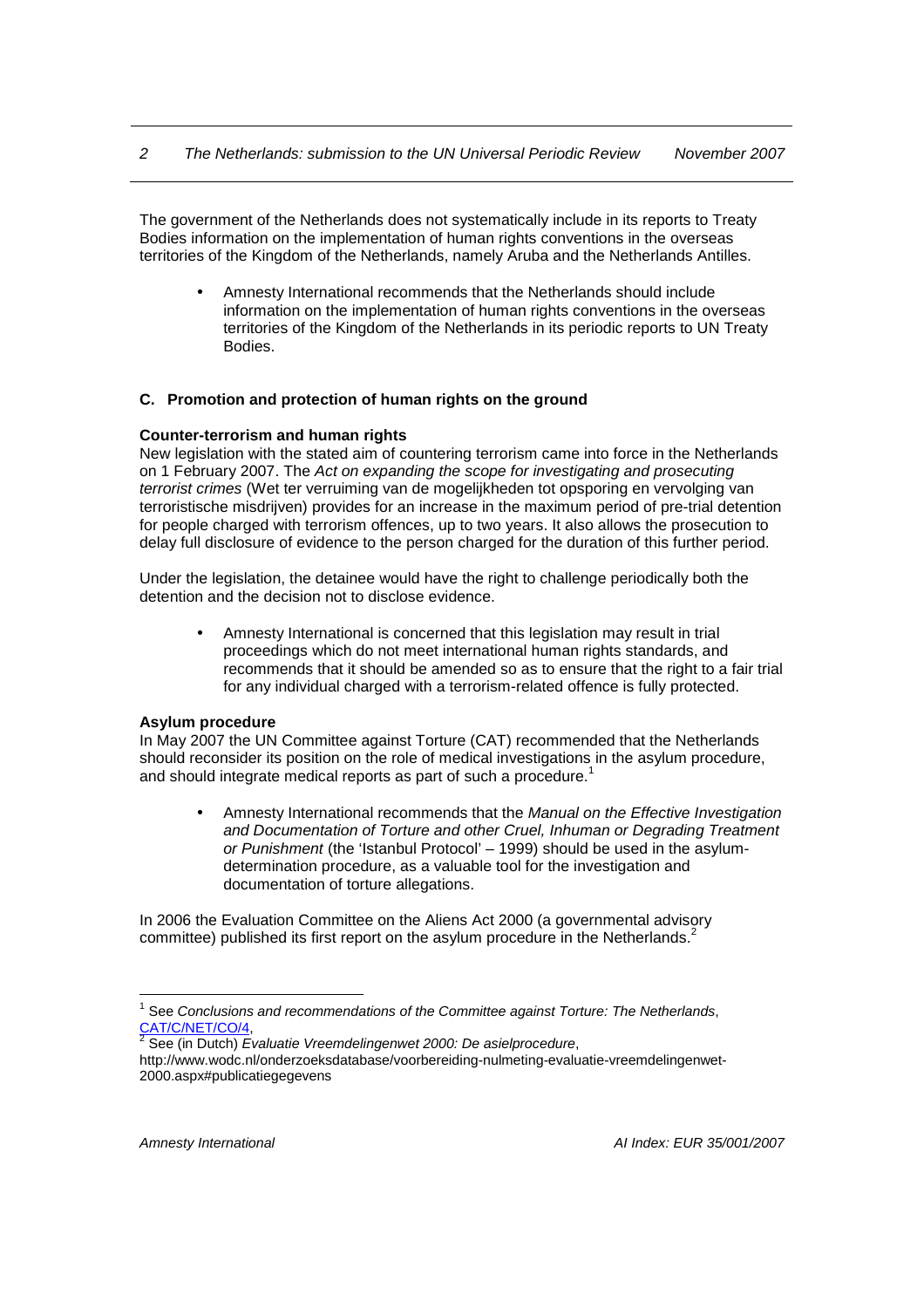One of the main conclusions of the Committee was that the 48-hour accelerated procedure for processing asylum claims does not provide sufficient safeguards, and creates excessive time pressure. The Committee also considered that the regular procedure for processing claims was overly lengthy. It recommended that the two procedures should be merged into a single prompt and efficient procedure.

• Amnesty International shares the concerns of the Committee, and recommends that the government of the Netherlands should introduce a prompt, efficient and fair procedure for processing asylum claims, which allows sufficient time for claims to be fully considered, including sufficient time for the consideration of appeals against initial refusal.

# **Refoulement**

In January 2005 the Dutch authorities failed to prevent the expulsion from the USA to Syria, via the Netherlands, of Syrian national 'Abd al-Rahman al-Musa. He was not permitted to exercise his right to file an asylum application while on Dutch territory, despite warnings about his safety.

In June 2006 'Abd al-Rahman al-Musa was sentenced to death for membership of the Muslim Brotherhood, following an unfair trial before the Syrian Supreme State Security Court. His death sentence was immediately commuted to 12 years' imprisonment. He has reportedly been held incommunicado for most of his detention, but has eventually been allowed some family visits.

Amnesty International considers him to be a prisoner of conscience, held solely for his nonviolent beliefs. In May 2007 the UN Working Group on arbitrary detention found his detention to be arbitrary, given "the gravity of the violation of the right to a fair trial".<sup>3</sup>

In the wake of this case, the Royal Dutch Constabulary (RDC) announced that it would amend its policy and respond to non-governmental organizations and lawyers intervening to prevent refoulement of asylum-seekers in future.

• Amnesty International urges the Netherlands to take all necessary measures to protect the right of individuals on Dutch territory to file applications for asylum.

#### **Combating discrimination**

Responsibility for developing and implementing policies against discrimination and racism in the Netherlands has largely been delegated by the national government to local authorities. Research carried out by Amnesty International indicates that fewer than 10 per cent of municipal authorities have addressed discrimination and racism at a local level by adopting general policies or action plans. $4$  Fewer than 20 per cent of municipal authorities have

 $\overline{a}$ 

 $3$  See 'OPINION No. 16/2006 (SYRIAN ARAB REPUBLIC)', Opinions adopted by the Working Group on Arbitrary Detention, 2 February 2007, *A/HRC/4/40/Add.1*<br><sup>4</sup> See (in Dutch), Aannek van diesriminatie deer Nederlan

See (in Dutch) Aanpak van discriminatie door Nederlandse gemeenten: 443 kansen voor verbetering, Amnesty International,

http://www.amnesty.nl/documenten/themas/discriminatie/AINL\_antidiscriminatiebeleid\_gemeenten\_april 2007.pdf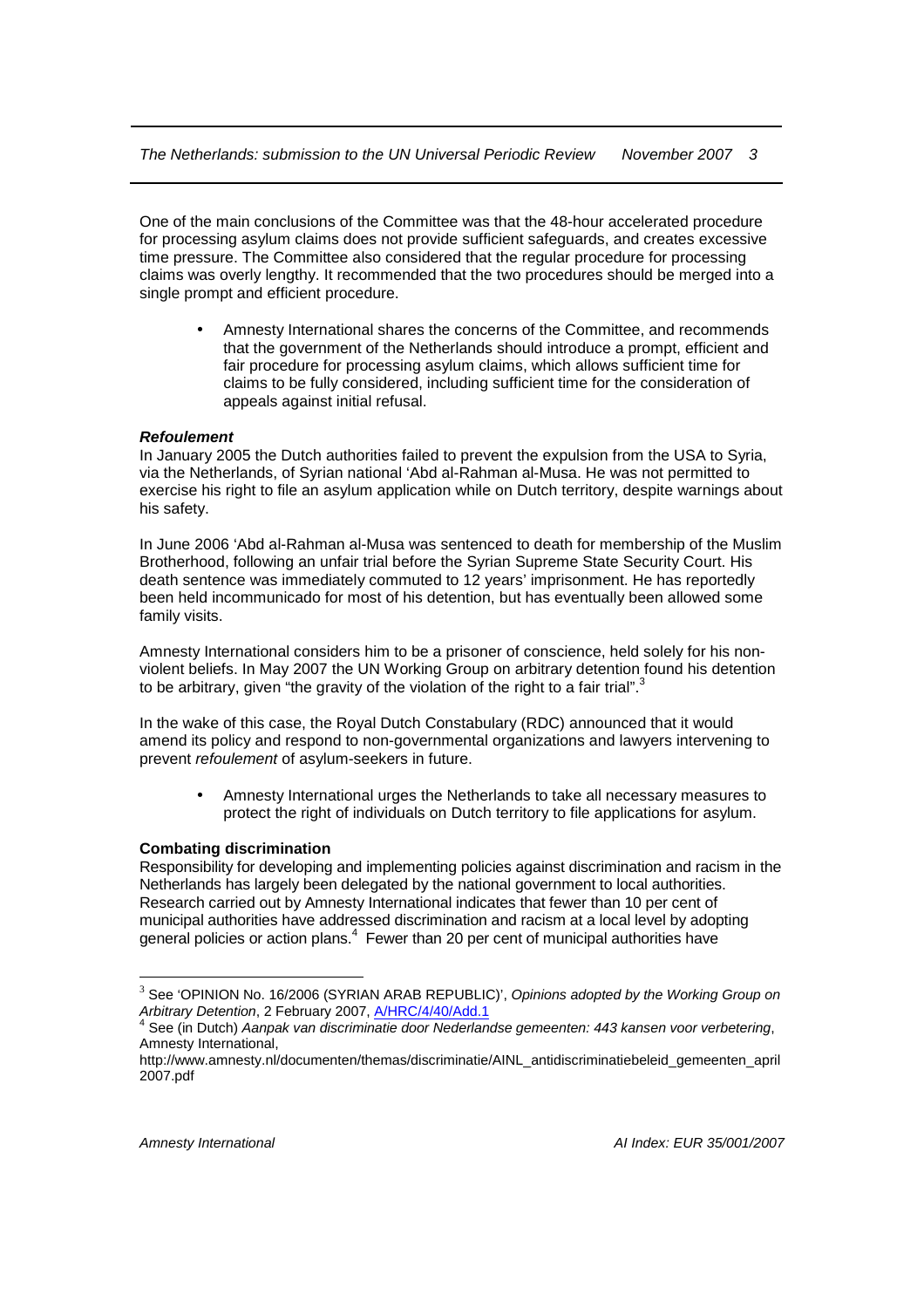developed policies to combat discrimination and racism in specific areas of concern, such as law enforcement, employment or education.

The principle of non-discrimination is at the heart of the protection of human rights. Amnesty International's research indicates a failure on the part of municipal authorities in the Netherlands to act with due diligence to prevent and combat all forms of discrimination. The national government in the Netherlands does not systematically monitor and evaluate the implementation of policies which are aimed, at a national and local level, at protecting people from all forms of discrimination.

Amnesty International considers that the government of the Netherlands is therefore failing to ensure the implementation of relevant international human rights standards in relation to the prevention of discrimination.

• Amnesty International calls on the government of the Netherlands to develop, implement, monitor and evaluate policies to combat all forms of discrimination, at both the national and the local levels.

# **Conditions of detention of irregular migrants**

Amnesty International has voiced concern over an October 2005 fire in a temporary detention centre at Amsterdam's Schiphol airport. Eleven irregular migrants died and 15 others were injured in the fire. Approximately 350 people were being held in the complex when the fire broke out. The centre, which held both prisoners and irregular migrants, had caught fire on two previous occasions, the first being shortly before it was opened in 2003 and the second in 2004.

In April 2006 the independent Dutch Safety Board criticized the Minister of Immigration for the expulsion of survivors and other witnesses before they could be interviewed. Shortly before publication of its report, most survivors still in the country were granted residence permits<sup>5</sup>.

In September 2006 the Board reported on its investigation into the fire. The Board confirmed earlier concerns about unsafe detention conditions and found that safety recommendations had not been fully implemented, that guards lacked training and intervened inappropriately, and that other detention centres had similar deficiencies. It concluded that "there would have been fewer or no casualties if fire safety was taken more seriously by the government authorities responsible".

Following publication of the report, the Ministers of Justice and Housing resigned. Their successors announced reorganization of government departments, strengthened fire safety regulations, and offered to discuss compensation for the victims.

• Amnesty International calls on the Netherlands to provide adequate compensation to all the survivors of the fire, including those who were forcibly expelled, and to the relatives of the deceased, irrespective of their legal status.

 $\overline{a}$ 

<sup>&</sup>lt;sup>5</sup> See The Netherlands: Concerns about Schiphol fire need urgent follow up, AI Index: **EUR 35/001/2006**.